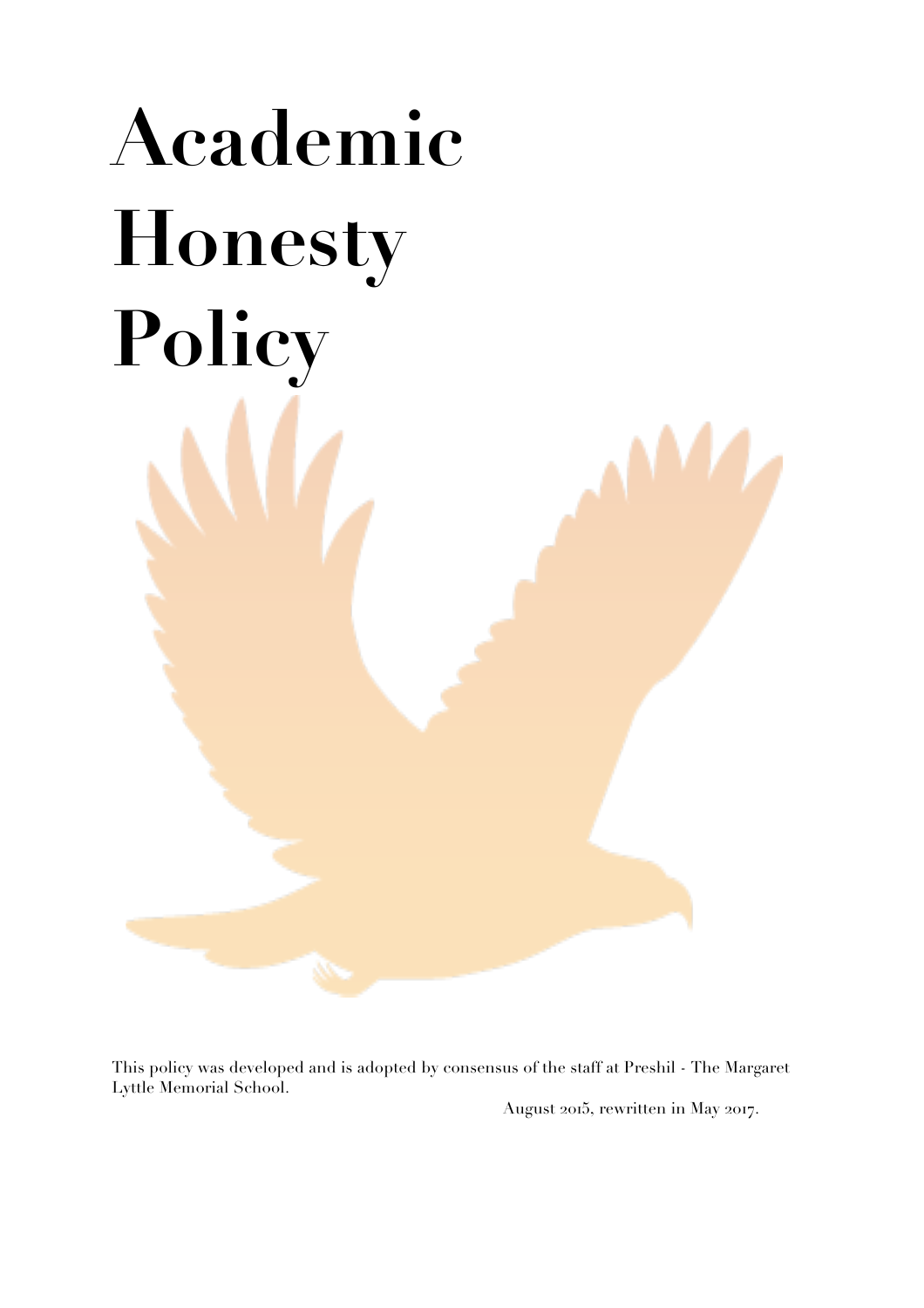# **Contents**

| <b>Preshil and Academic Honesty</b>                           |                |
|---------------------------------------------------------------|----------------|
| <b>Preshil Vision Statement</b>                               | Ι.             |
| The Preshil Learning Philosophy                               | Ι.             |
| Introduction<br>Rationale                                     |                |
|                                                               |                |
| <b>Responsibilities - Students</b>                            |                |
| Categories of Academic Misconduct                             | 3              |
| What is the difference between Collusion and Collaboration?   | 3              |
| <b>Academically Honest Students</b>                           | 4              |
| <b>Academically Honest Students DO NOT</b>                    | 4              |
| Citations                                                     | $\overline{5}$ |
| <b>Responsibilities</b><br><b>Teachers</b>                    | 6              |
| <b>Responsibilities</b><br>Parents                            | 6              |
| Steps for dealing with suspected cases of academic dishonesty |                |
| <b>MYP</b>                                                    | 7              |
| DP                                                            | 7              |
|                                                               |                |
| <b>Available Resources</b>                                    | 8              |
| <b>Preshil Process and Procedures</b>                         | 8              |
| <b>Reference List</b>                                         | 9              |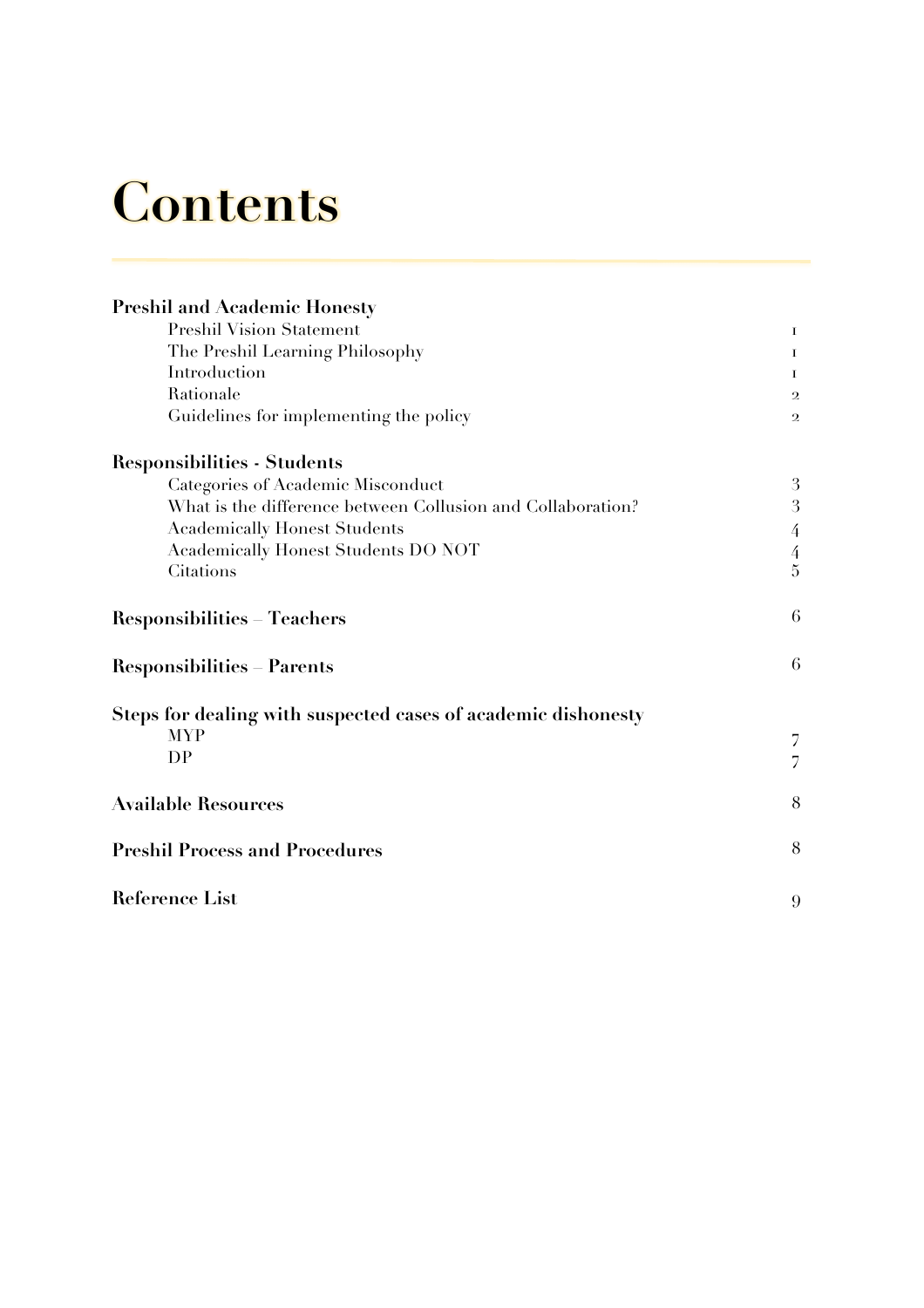#### **Preshil Vision Statement:**

*At our core remains an unshakeable commitment to encouraging all children to progress at their own pace towards their own goals and to be respected as individuals in their own right. It is a commitment to our children to be nurtured and challenged in an atmosphere that inspires creativity and independent thinking in all areas of life and does not, overtly or subtly, use competition or punishment to motivate through the fear of failure.*

*As global citizens we encourage an awareness of world issues and encourage effort to make a positive difference. We believe that education should prepare students to be thoughtful, peaceloving and active citizens of the world. Preshil will remain a school that puts kindness, compassion and social relationships at the centre of its operations.*

#### **The Preshil Learning Philosophy:**

*"Preshil is not a place where children do what they like, but rather a place where children like what they do."* 

Margaret E Lyttle, Principal 1944-1994

The world needs creative thinkers – people willing to challenge convention, do things differently. Particularly now, as we face a rapidly changing global landscape, it's imperative our children grow up with a curiosity about the world and have an appetite for independent learning and self-development.

The themes of compassion and social justice have characterised Preshil since its conception. Our teaching philosophy follows the original principles established by the school's founder, Margaret J R Lyttle, in the 1930s. It is an approach to alternative learning and education that recognises each child as an individual, with their own unique talents and traits that we value and nurture. At Preshil, children play an active role in their education. They are expected to take responsibility for their actions, to behave in a principled way and ultimately create their own future. Choice with responsibility is a powerful combination – one that fosters self-discipline, maturity, resilience, confidence, initiative, creativity and courage in every child.

By providing a school experience that celebrates the individual, our children learn about themselves and uncover their own potential with our full support. As each child tries new things and their interests evolve, Preshil helps them establish their personal goals and pursue them with passion.

#### **Introduction:**

Preshil is committed to providing a strong foundation for student learning through a whole-school inclusive approach. It is important that this is achieved in a culture of collaboration and mutual respect, support and problem solving. As stated in the IB Learner Profile, all members of the IB community must strive to act with honesty, integrity and in a principled fashion. They are expected to treat other people and their rights and ideas with respect and to be guided by a strong sense of fairness and justice. Preshil students must demonstrate academic honesty and avoid any form of academic misconduct.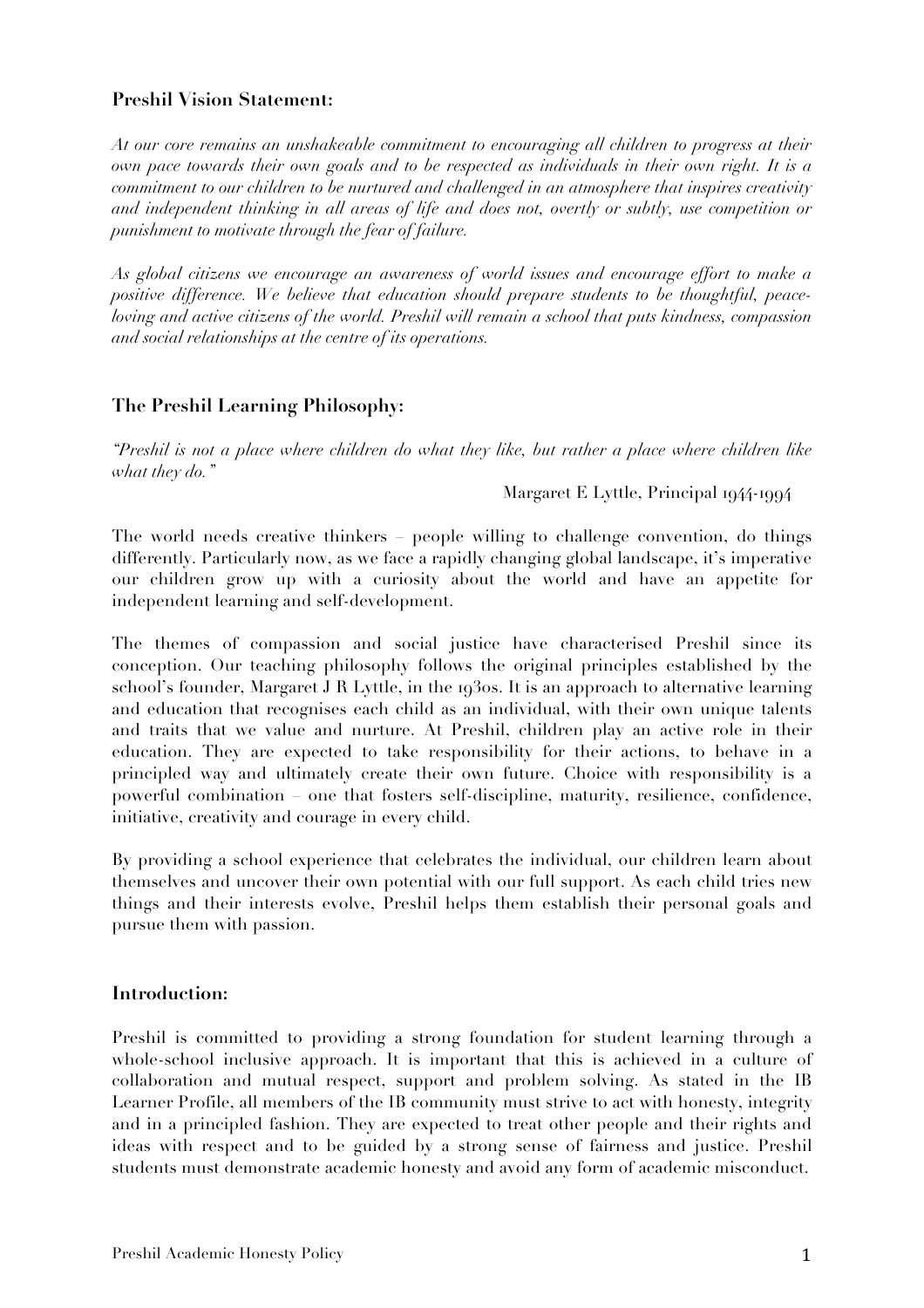#### **Rationale:**

Taking the above into consideration, we begin from the point of view of trust, integrity and respect. We encourage all students to take pride in creating and sharing their ideas. There is great satisfaction to be found in authentic ownership. Just as we expect others to acknowledge ideas that we have developed, we must also respect the intellectual property of others (intellectual property refers to creations of the mind such as inventions, literary and artistic works, designs and symbols, names and images used in commerce) and give credit and recognise the people with whom we share ideas. In this regard, we have an expectation that any work fully acknowledges the work of others and is not copied from friends, the Internet or books. Students are expected to submit their own work and cite sources where appropriate. We believe that a lack of academic integrity undermines the philosophy of Preshil's educational programme. In life and academic fields of endeavour, it is important to be able to rely on the integrity of the work of others. When students engage in academic misconduct they miss the "learning opportunity" and ultimately let themselves and others down.

#### **Guidelines for implementing the Policy:**

*"Academic honesty must be seen as a set of values and skills that promote personal integrity and good practice in teaching, learning and assessment. The IB recognizes that academic honesty is influenced and shaped by a variety of factors including peer pressure, culture, parental expectations, role modeling and taught skills".*

(International Baccalaureate Organisation [IBO], 2011, p.2)

At Preshil we believe that learning is not a passive process where students have knowledge poured into them as if they were empty vessels. Instead we believe that learning should be an active process involving research and acquisition, analysis, critical thinking and evaluation.

IB students are required to be able to think critically and creatively and to present their thinking in a visible way across the curriculum.

To behave with academic honesty means that students be principled and honest learners. They are expected to make their learning visible and explicit, to show how they have constructed their ideas and to demonstrate the views that they have followed or rejected. They also need to show their understanding of how knowledge is constructed and their own role in furthering knowledge construction or building. An essential part of this is an understanding of the technical aspects of academic citing and references.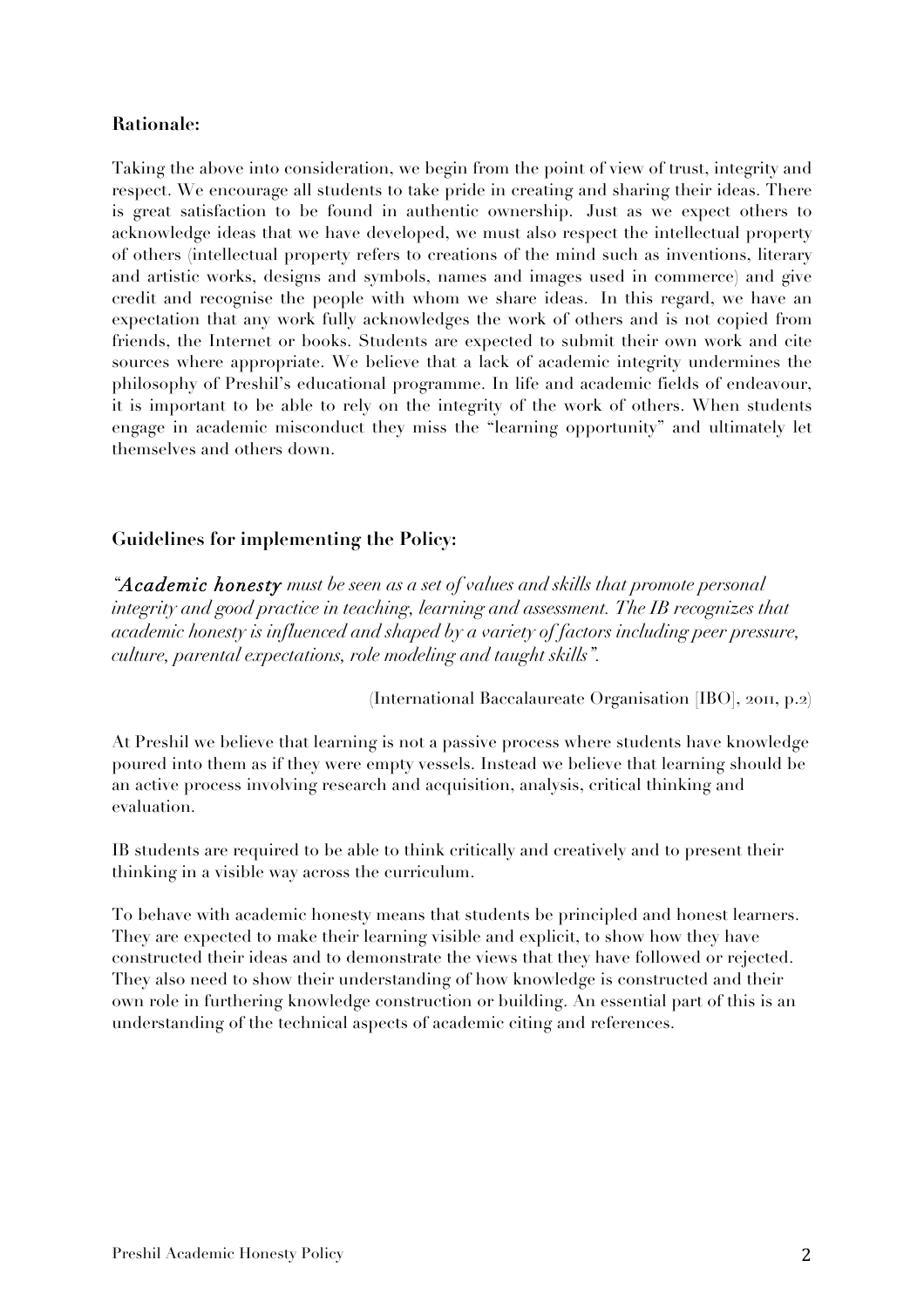## **Responsibilities - Students**

**Academic honesty** is about "making knowledge, understanding and thinking visible". The International Baccalaureate Organisation argue "students should be able to make their thoughts and their learning visible and explicit, show how they have constructed their ideas and demonstrate the views they have followed or rejected. An essential aspect of this is an understanding of the technical aspects of academic honesty - of citing and referencing (IBO, 2011, pp.1-2).

Academic misconduct is defined by the IB as "behaviour that results in or may result in, the student gaining an unfair advantage (or behaviour that disadvantages other students) in one or more components' (IBO, 2011, pp.1-2).

| <b>Categories of Academic Misconduct:</b> |                                                                                                                                                                                                                                                              |
|-------------------------------------------|--------------------------------------------------------------------------------------------------------------------------------------------------------------------------------------------------------------------------------------------------------------|
| Plagiarism:                               | Taking work, words, ideas, pictures, information or anything that<br>has been produced by someone else without explicitly<br>acknowledging the source of the materials in citations and a<br>bibliography and presenting it for assessment as your own work. |
| Collusion:                                | Helping another student to be academically dishonest.                                                                                                                                                                                                        |
| Copying:                                  | Taking work of another student, with or without his or her<br>knowledge and submitting it as one's own work.                                                                                                                                                 |
| Cheating:                                 | Communicating, verbally or using body language with another<br>student in an exam, bringing and using unauthorised material into<br>an examination room.                                                                                                     |
| <b>Falsifying data:</b>                   | Creating or altering data, which has not been collected in a fair<br>scientific investigation.                                                                                                                                                               |
| Duplication of work:                      | Submitting the same work for different assessments.                                                                                                                                                                                                          |

#### **What is the difference between Collusion and Collaboration?**

From Principles to Practice defines Collaboration as working together on a common aim, with shared information; this is open and cooperative behaviour that does not result in allowing one's work to be copied or submitted by another  $(IBO, 2014, p.74)$ . Where students use each other's ideas and work as unattributed sources, this is collusion, not collaboration.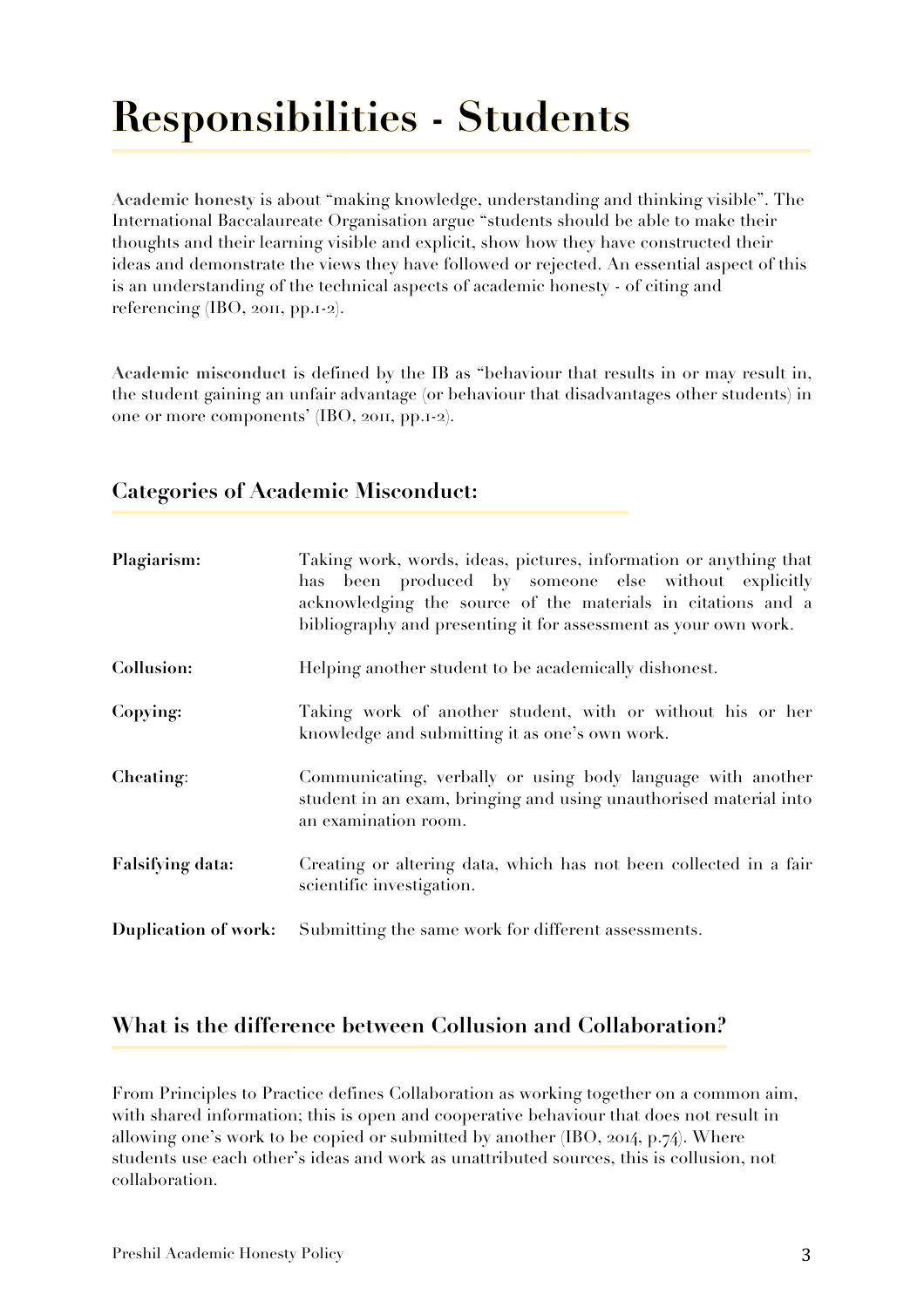#### **Academically Honest Students:**

- Understand what is meant by the terms: academic honesty, intellectual property, plagiarism.
- Ensure that all work submitted for assessment is their own work.
- Understand the consequences of engaging in academic misconduct, regarding both school-based work and external examinations and assessments.
- Ensure all source material including audio-visual material, text, graphs are explicitly acknowledged using referencing and a bibliography.
- Use direct quotations in an appropriate manner.
- Explicitly acknowledge help provided by another person.
- Abide by exam rules.

#### **Academically Honest Students DO NOT:**

- Copy another student's internal assessment work, allow another student to copy V. his/her work and/or submit it for assessment, present the same work for different assessment components and/or requirements, use notes during a test unless allowed by the teacher or permitted by the examination rules.
- Disrupt an examination or distract other students.
- **Impersonate another student.**
- Write essays for other students.
- Do homework for other students.
- Steal examination papers.
- **Present material written by another student as his/her own.**
- **Purchase and submit pieces written by someone else.**
- Disclose or discuss the content of an examination paper with a person outside the immediate school community within 24 hours of the end of the examination.
- **Fabricate data for assessment.**
- Take unauthorised material into an exam room; support or attempt to support the passing of information that is or could be in relation to an examination: fail to comply with the instructions of an invigilator or other members of staff responsible for the conduct of an exam.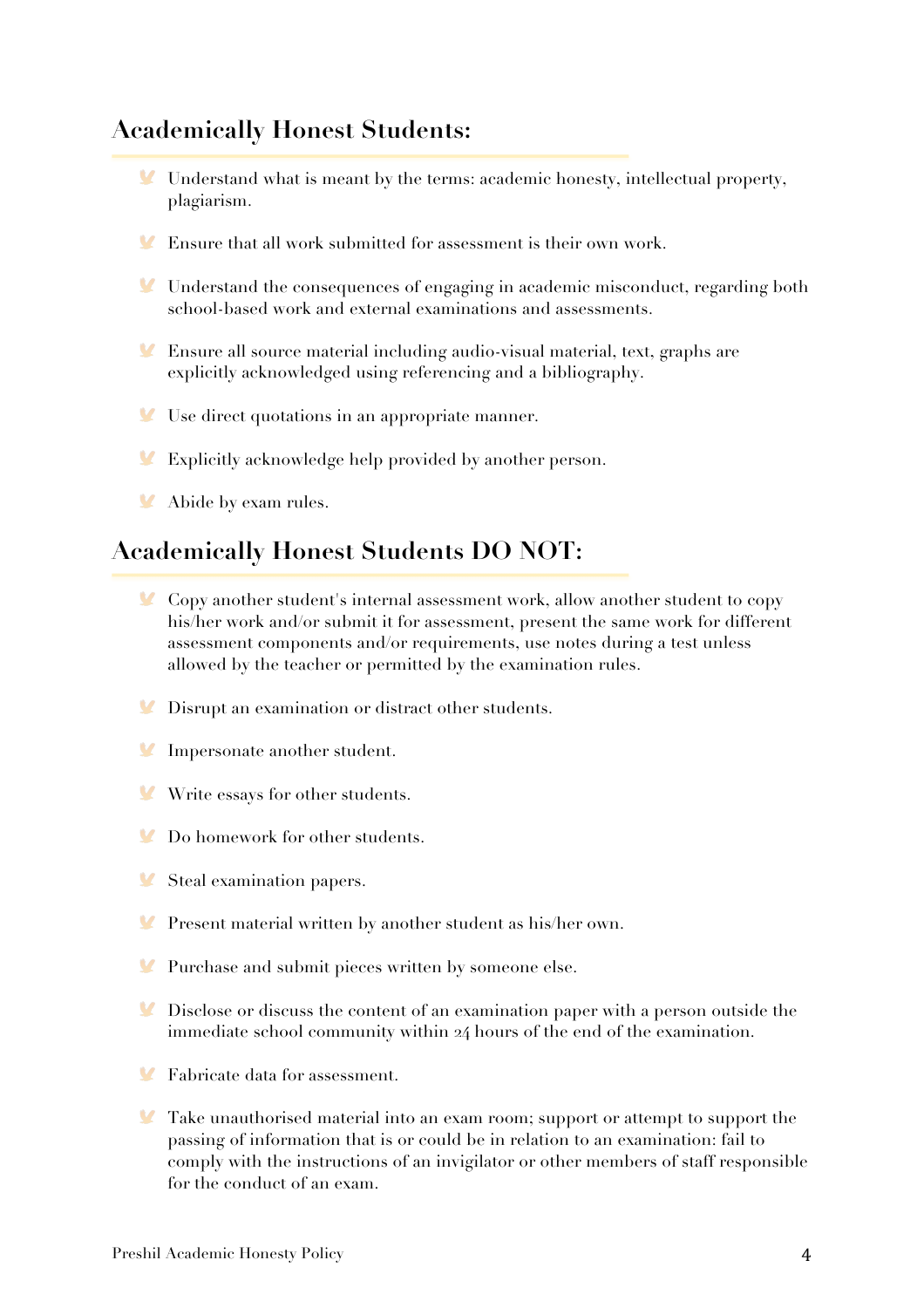### **Citations:**

At Preshil we will be using the **American Psychological Association (APA) authordate citation style**.

#### **Why Cite?**

- To show respect for the work of others.
- To give the reader the opportunity to follow up references.
- To help the reader to distinguish between the work of the creator and the work of others.
- To give the reader the opportunity to check the validity of the creator's interpretation.
- To receive proper credit for the research process.
- To establish credibility and authority of own knowledge and ideas.

#### **What to Cite?**

Creators are expected to acknowledge any source materials or ideas which are not their own and have been used in any way such as a quotation, paraphrase, or summary. Written or electronic source materials may include:

- **V** Visual Audio
- **V** Graphic
- **V** Lectures
- **V** Interviews
- Broadcasts
- **V** Maps

#### **When to Cite?**

Citation is expected in the body of the creator's work where an external source has been used. The reader must be able to clearly distinguish between the words/work of the creator and the words/work of others. Including the reference ONLY in the bibliography is not enough.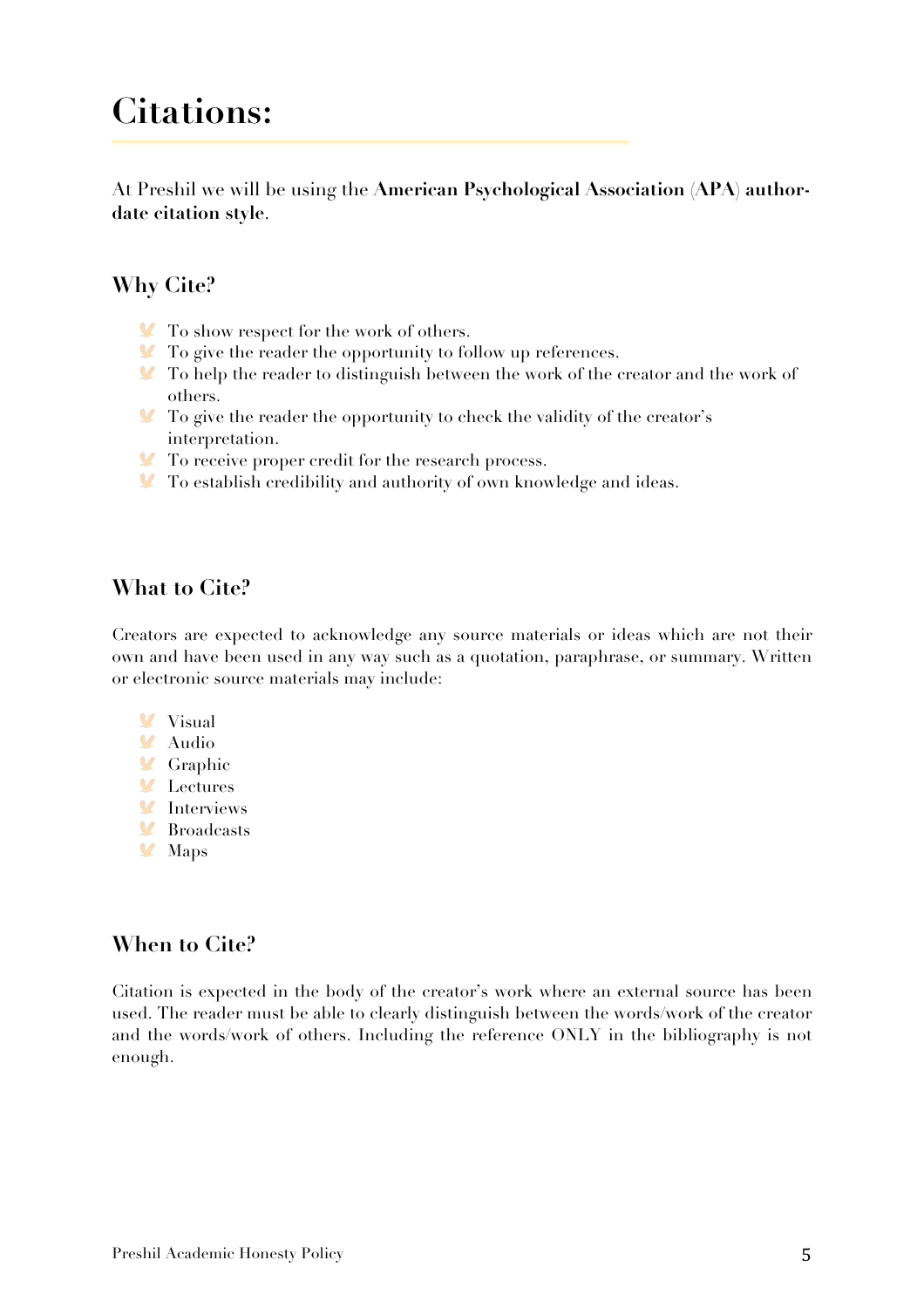## **Responsibilities - Teachers**

All teachers at Preshil are responsible for emphasising and reinforcing attitudes and behaviours leading to academic authenticity of work. This means they need to explain what plagiarism is and the importance of respecting intellectual property. They need to be able to discuss the difference between paraphrasing and copying large chunks of work and the fact that direct quotations must be acknowledged as well as key ideas, photos, graphs, illustrations and any other sources which were not written by the student. They need to be able to explain the difference between collaboration and collusion. Explicit teaching of Approaches to Learning Skills such as self management, research and communication skills will guide teaching and learning to support academic honesty.

The American Psychological Association (APA) author-date citation style will be used throughout year levels at Preshil and the process required in both citing and referencing need to be explained to students by their subject teachers.

In the DP academic honesty will be further supported and reinforced through:

- Individual teachers emphasising what is expected in their particular subject and what good practice entails.
- The EE Coordinator's classes, in which students will receive detailed guidance on academic writing and referencing systems.
- The Librarian, who will provide support and detailed guidance on academic writing and referencing systems as well as modelling academically honest behaviour.
- The EE Handbook; the Library Weebly and Libguide; APA referencing Guide.
- **The use of the plagiarism detection software programme Turnitin.**

## **Responsibilities - Parents**

- Parents and Guardians need to be aware of what the school Academic Honesty Policy is and the process that will be undergone if academic misconduct is discovered. They will be required to sign a statement showing they understand these things.
- Parents and Guardians can also play a positive role in helping their teenagers understand what plagiarism is and how important it is to ensure that students are using their own words and indicating when they are using someone else's ideas or quotations, through correct citation and referencing.

To ensure all members of the Preshil community are aware of the Preshil Academic Honesty Policy, all students, parents and guardians are required to sign the Declaration of Academic Honesty. The Academic Honesty policy will also be found on our Compass site, the Library Weebly and Libguide, and will be distributed to each family in the *Middle Years' Parent Handbook* and *Diploma Programme Handbook.*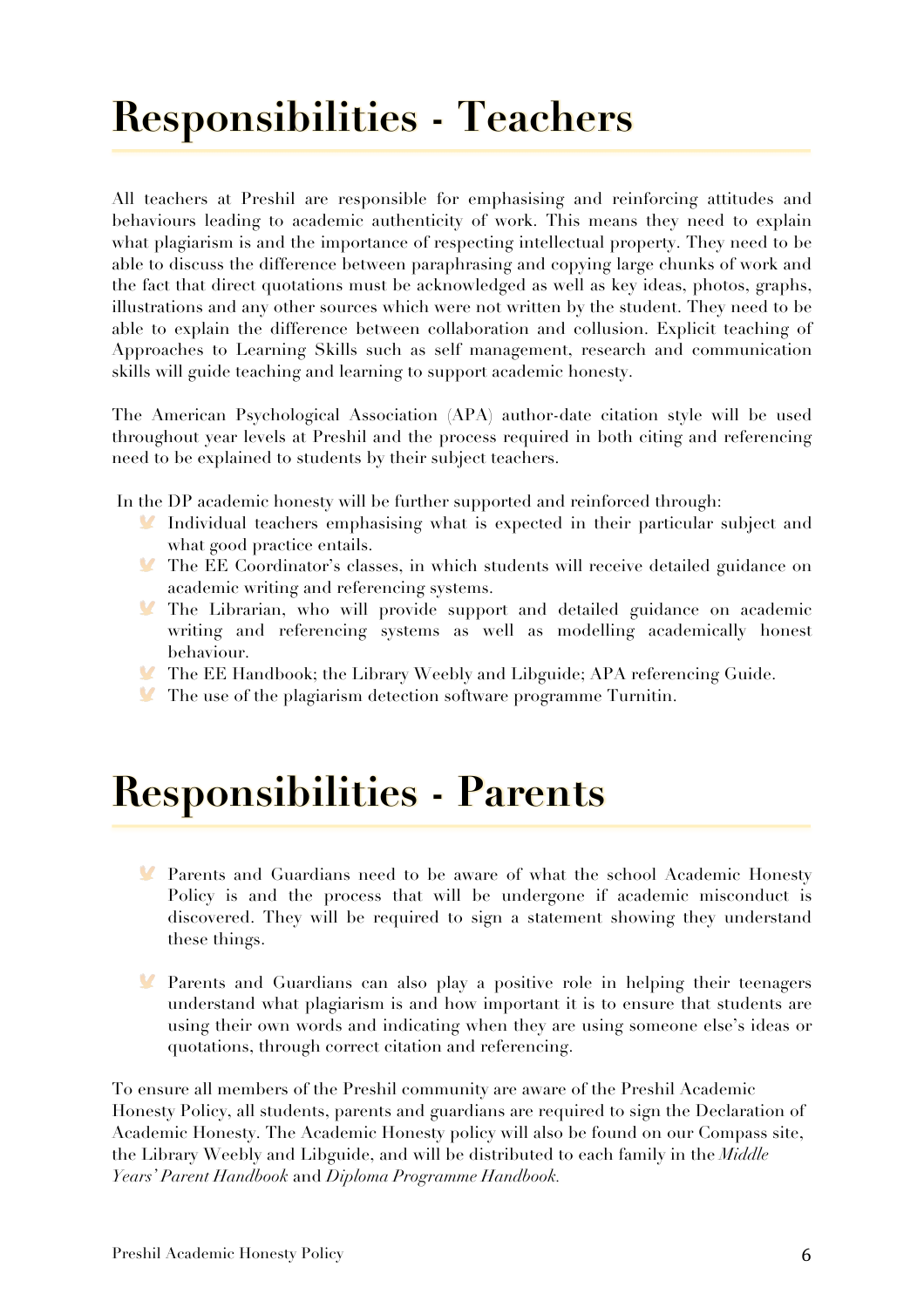#### **Steps for dealing with suspected cases of academic dishonesty:**

We understand that most acts of academic dishonesty are not intentional. We believe that such incidents are teachable moments. The following steps will be taken if the Academic Honesty Policy has been breached.

#### **MYP:**

**First Incident:** If such an incident occurs the class teacher will meet with the student to talk with them about the reasons for the misconduct. Perhaps they need more support in learning how, when and where to cite. In this case they will explain why the student's behaviour is academically dishonest and work out how to solve the problem, for example resubmit work, come to a better understanding of academic honesty. This will also be raised in a staff meeting to see if the student is having a problem across the board.

**Second Incident:** The teacher will inform the MYP coordinator and it will be noted on their student chronicle on Compass. Parents will be contacted and the teacher will hold a meeting with both the parents and the student to discuss the incident and come up with a solution. The consequence may be resubmission of the assignment or it will remain ungraded.

**Third Incident:** The third incident must be entered on to the student chronicle on Compass and raised at the regular staff meeting. This offence requires consultation with the MYP coordinator and/or the Head of Campus as well as the teacher. Work that is plagiarised may not meet the assessment criteria so it may remain ungraded and could affect the overall grade level achievement.

#### **DP:**

- 1. On identifying a suspected case of Academic misconduct the subject teacher will be required to make a verbal report to the coordinator in which they describe the nature of the incident and support the claim with evidence demonstrating the allegation.
- 2. The coordinator will speak with the student to establish their perspective on the matter. If it is decided that grounds for academic misconduct are unsupported the student will have the opportunity to revise their work for re-submission.
- 3. If it is decided that academic misconduct has occurred, an internal investigation will be undertaken and the subject teacher, coordinator and student will be required to write a formal statement in accordance with the requirements of the IB. The student's parents will be contacted and the coordinator will discuss the allegations with both the parents and student. The student and parents will be asked to re-sign the school's Academic Honesty Policy and this, together with the written statements, will be kept on file. If time permits students will be able to resubmit work, however they will not have the benefit of having this work reviewed by the teacher. Students should note that a failure to submit work may result in the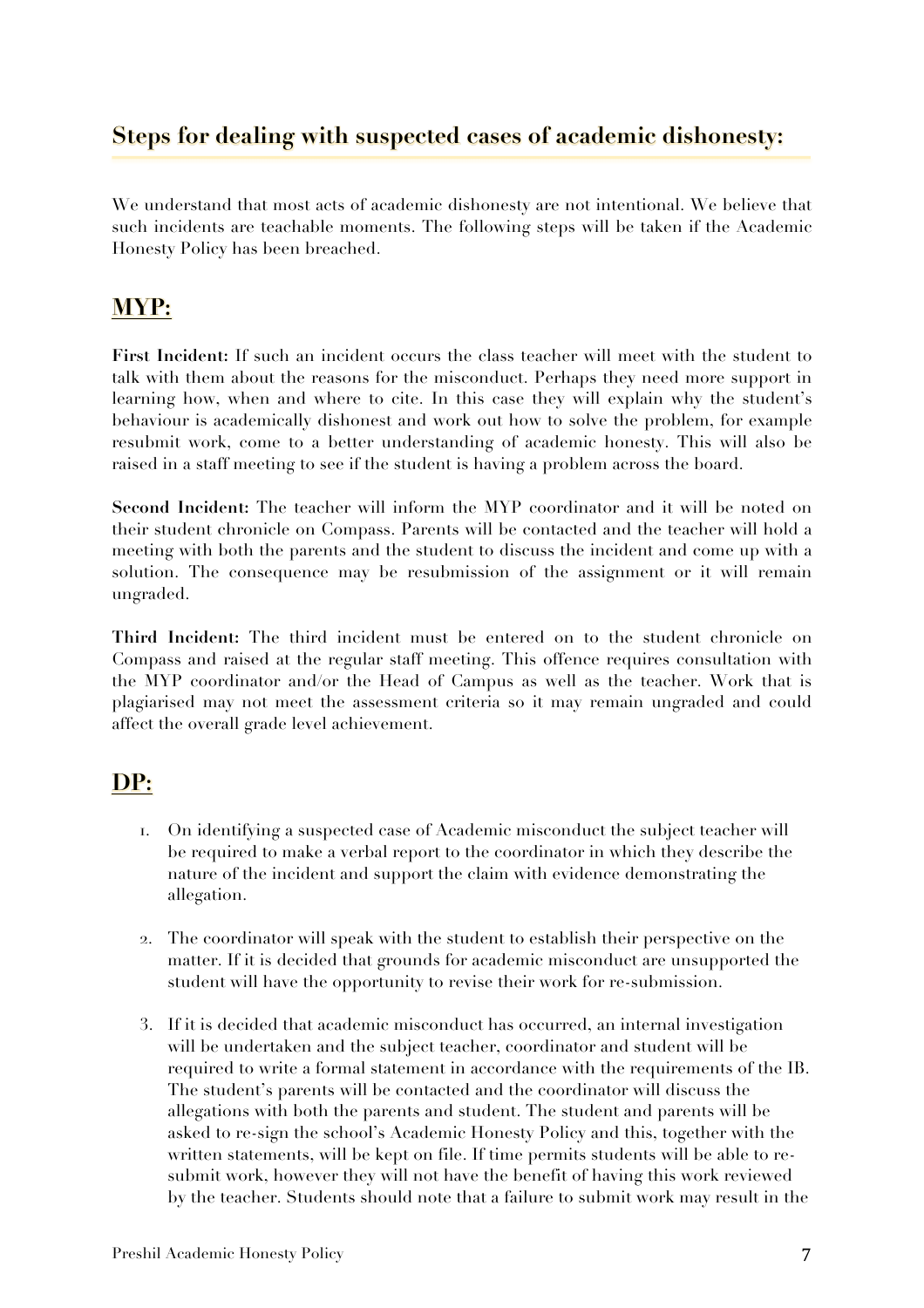withholding of the final award.

- 4. If a student submits work to the IB, that breaches the conditions for academic honesty, the alleged conduct may be investigated by the IB and may result in the withholding of the final award.
- 5. If a student engages in academic misconduct in relation to the exams, or a student is discovered to have engaged in academic misconduct after work for assessment has been submitted to the IB, the coordinator will be obliged to inform the Assessments Division of the IB that academic misconduct has occurred. If there is clear evidence to justify a suspicion of wrongdoing, the IB will investigate. The coordinator, subject teacher and student will be required to submit statements in relation to the matter. On the basis of the evidence provided, the Final Awards Committee will decide whether to dismiss or uphold the allegations. If upheld, an allegation of academic misconduct may result in the withholding of the final award.

#### **Available Resources**

For clarification on any aspect of academic honesty, consult with the MYP or DP Coordinator.

The following Style Guides (from American Psychological Association (APA) and Universities provide an excellent source to help with referencing materials:

- <https://library.concordia.ca/help/howto/apa.php>
- <http://guides.lib.monash.edu/citing-referencing/apa>
- <https://www.usq.edu.au/library/referencing/apa-referencing-guide>

The following site is a good resource to create bibliography formatting for APA.

[http://www.easybib.com](http://www.easybib.com/)

#### **Preshil Process and Procedures**

- This Academic Honesty Policy has been developed collaboratively with staff at Preshil in accordance with IB regulations.
- All students will receive a copy of the Academic Honesty Policy upon enrolment and an explanation of the policy at the beginning of each year will take place during Language and Literature classes.
- Students and parents will sign the Academic Honesty Policy and it will be kept on file.
- Preshil staff will meet at the beginning of each year to discuss implementation and monitoring of the Academic Honesty Policy.
- All teachers will provide further guidance to students on the implementation of the Academic Honesty Policy.
- The Academic Honesty Policy will be communicated on the Preshil Website, on V. Compass on the School Documentation page and at information sessions.

This policy will be reviewed and updated in 2019 by the staff at Preshil, The Margaret Lyttle *Memorial School.*